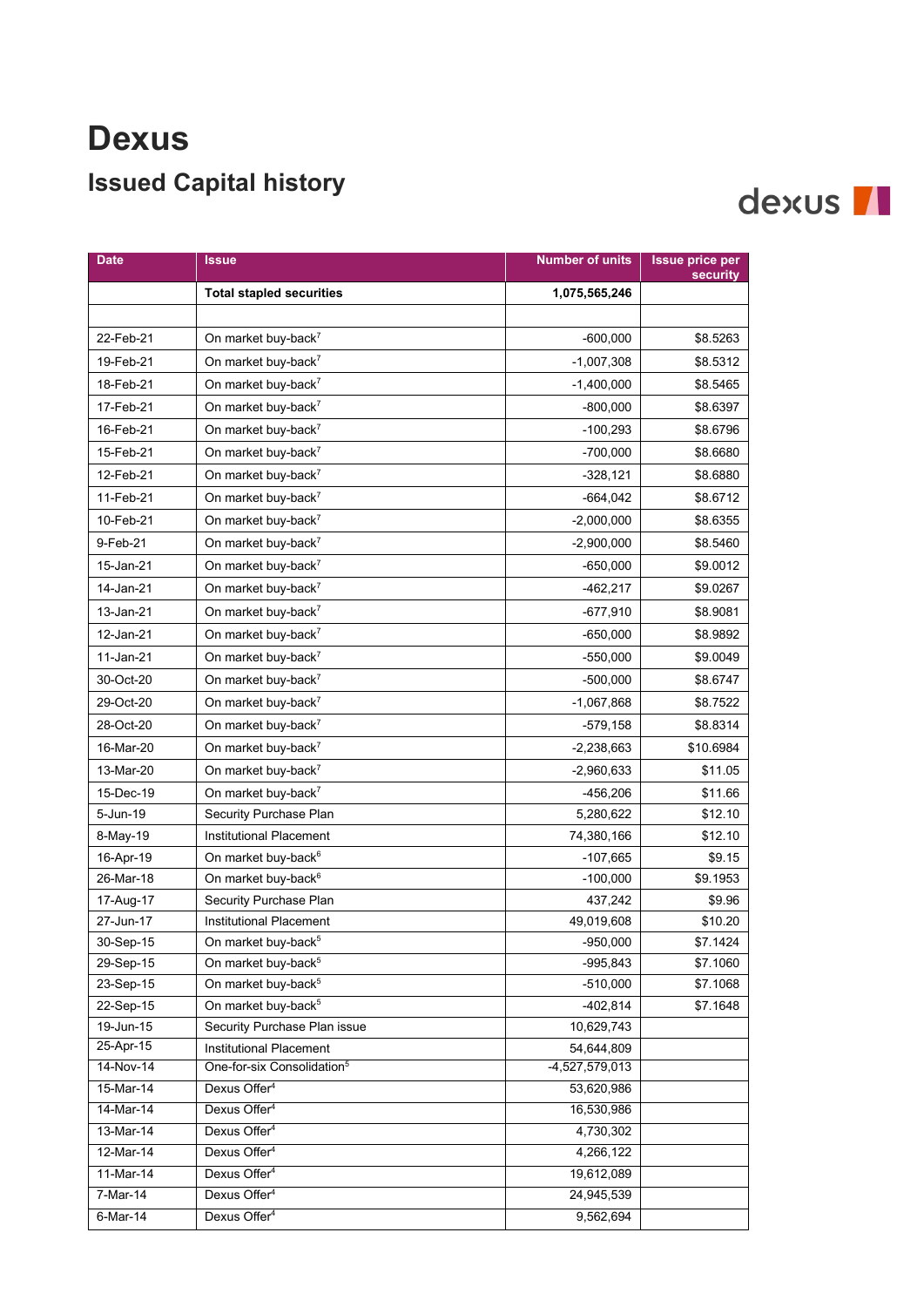| 5-Mar-14      | Dexus Offer <sup>4</sup>        | 18,622,235   |          |
|---------------|---------------------------------|--------------|----------|
| 4-Mar-14      | Dexus Offer <sup>4</sup>        | 11,664,695   |          |
| 3-Mar-14      | Dexus Offer <sup>4</sup>        | 77,392,984   |          |
| 28-Feb-14     | Dexus Offer <sup>4</sup>        | 2,051,122    |          |
| 27-Feb-14     | Dexus Offer <sup>4</sup>        | 2,046,181    |          |
| 26-Feb-14     | Dexus Offer <sup>4</sup>        | 11,459,842   |          |
| 25-Feb-14     | Dexus Offer <sup>4</sup>        | 925,582      |          |
| 24-Feb-14     | Dexus Offer <sup>4</sup>        | 1,120,932    |          |
| 21-Feb-14     | Dexus Offer <sup>4</sup>        | 62,001,244   |          |
| $20$ -Feb-14  | Dexus Offer <sup>4</sup>        | 82,423,628   |          |
| 19-Feb-14     | Dexus Offer <sup>4</sup>        | 40,609,141   |          |
| 18-Feb-14     | Dexus Offer <sup>4</sup>        | 81,484,433   |          |
| 17-Feb-14     | Dexus Offer <sup>4</sup>        | 21,760,406   |          |
| 14-Feb-14     | Dexus Offer <sup>4</sup>        | 17,852,238   |          |
| 13-Feb-14     | Dexus Offer <sup>4</sup>        | 17,409,445   |          |
| 12-Feb-14     | Dexus Offer <sup>4</sup>        | 55,974,774   |          |
| 11-Feb-14     | Dexus Offer <sup>4</sup>        | 36,230,126   |          |
| 10-Feb-14     | Dexus Offer <sup>4</sup>        | 49,078,462   |          |
| 7-Feb-14      | Dexus Offer <sup>4</sup>        | 55,742,136   |          |
| $6$ -Feb-14   | Dexus Offer <sup>4</sup>        | 20,231,477   |          |
| 5-Feb-14      | Dexus Offer <sup>4</sup>        | 5,532,583    |          |
| 23-Sep-13     | On market buy-back <sup>3</sup> | $-785,243$   | \$1.0050 |
| 20-Sep-13     | On market buy-back <sup>3</sup> | $-2,443,743$ | \$1.0150 |
| 17-Sep-13     | On market buy-back <sup>3</sup> | $-750,000$   | \$1.0250 |
| 16-Sep-13     | On market buy-back <sup>3</sup> | $-283,990$   | \$1.0200 |
| 13-Sep-13     | On market buy-back <sup>3</sup> | $-450,000$   | \$1.0117 |
| 12-Sep-13     | On market buy-back <sup>3</sup> | $-4,488,749$ | \$1.0052 |
| 10-Sep-13     | On market buy-back <sup>3</sup> | $-3,200,000$ | \$1.0209 |
| $9-Sep-13$    | On market buy-back <sup>3</sup> | $-1,480,253$ | \$1.0197 |
| $6-Sep-13$    | On market buy-back <sup>3</sup> | $-4,262,361$ | \$1.0052 |
| 5-Sep-13      | On market buy-back <sup>3</sup> | $-6,682,836$ | \$1.0174 |
| 3-Sep-13      | On market buy-back <sup>3</sup> | $-2,350,000$ | \$1.0289 |
| $2-Sep-13$    | On market buy-back <sup>3</sup> | $-3,749,212$ | \$1.0243 |
| $30 - Aug-13$ | On market buy-back <sup>3</sup> | $-6,412,961$ | \$1.0217 |
| 29-Aug-13     | On market buy-back <sup>3</sup> | $-5,153,805$ | \$1.0187 |
| 28-Aug-13     | On market buy-back <sup>3</sup> | $-2,435,983$ | \$1.0250 |
| 27-Aug-13     | On market buy-back <sup>3</sup> | $-2,255,552$ | \$1.0350 |
| 26-Aug-13     | On market buy-back <sup>3</sup> | $-5,061,068$ | \$1.0310 |
| 23-Aug-13     | On market buy-back <sup>3</sup> | $-5,556,607$ | \$1.0336 |
| 22-Aug-13     | On market buy-back <sup>3</sup> | $-1,541,272$ | \$1.0307 |
| $21-Aug-13$   | On market buy-back <sup>3</sup> | $-4,579,506$ | \$1.0339 |
| 20-Aug-13     | On market buy-back <sup>3</sup> | $-4,080,823$ | \$1.0148 |
| 19-Aug-13     | On market buy-back <sup>3</sup> | $-5,725,000$ | \$1.0154 |
| 3-Oct-12      | On market buy-back <sup>2</sup> | $-1,292,347$ | \$0.9550 |
| 28-Sep-12     | On market buy-back <sup>2</sup> | $-4,000,000$ | \$0.9516 |
| 21-Sep-12     | On market buy-back <sup>2</sup> | $-4,845,759$ | \$0.9558 |
| 20-Sep-12     | On market buy-back <sup>2</sup> | $-7,226,164$ | \$0.9492 |
| 19-Sep-12     | On market buy-back <sup>2</sup> | $-7,770,325$ | \$0.9463 |
| 18-Sep-12     | On market buy-back <sup>2</sup> | $-4,818,062$ | \$0.9432 |
| 17-Sep-12     | On market buy-back <sup>2</sup> | $-2,479,420$ | \$0.9545 |
| 14-Sep-12     | On market buy-back <sup>2</sup> | $-1,000,000$ | \$0.9550 |
| 13-Sep-12     | On market buy-back <sup>2</sup> | $-1,036,004$ | \$0.9531 |
|               |                                 |              |          |

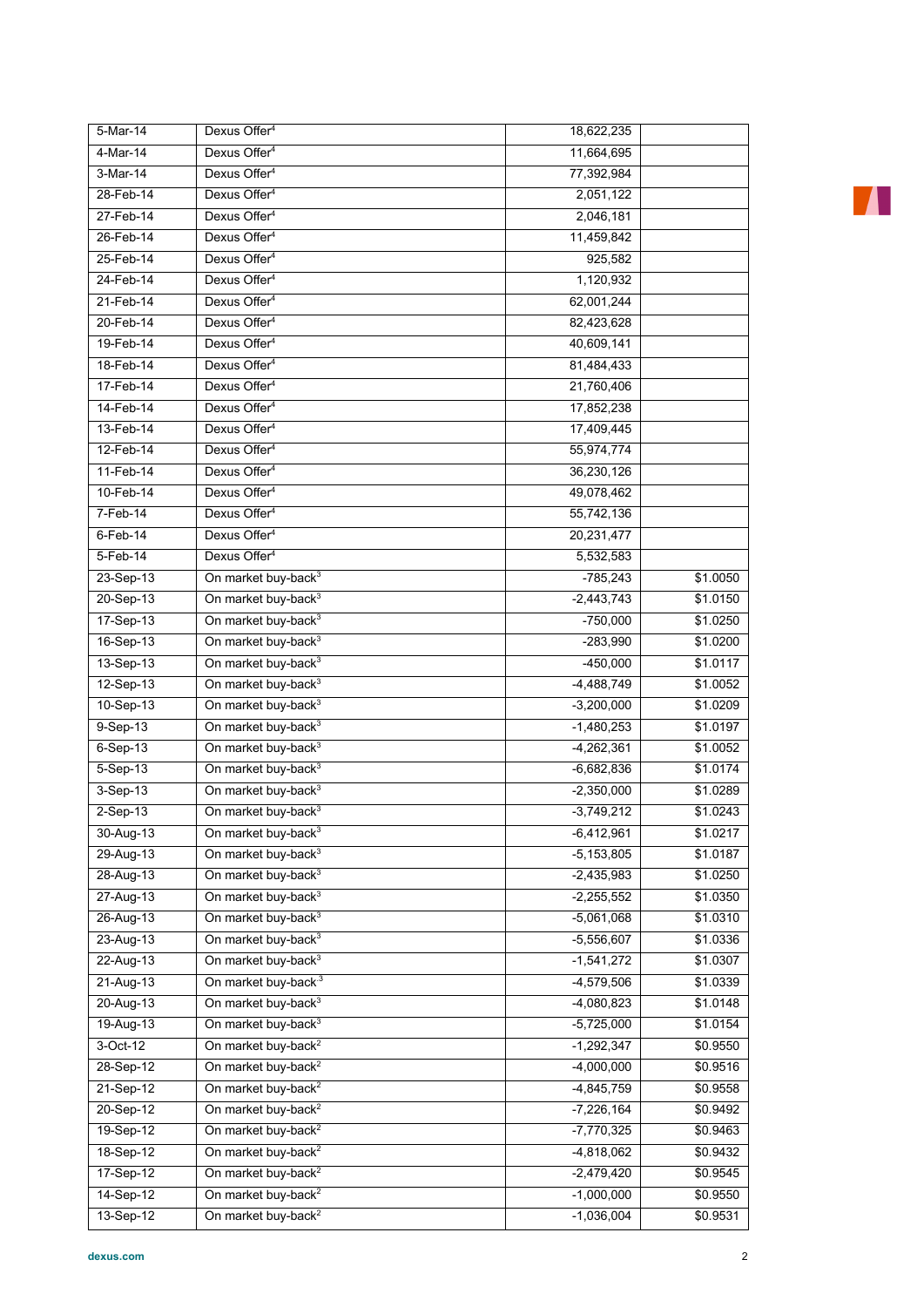| 12-Sep-12     | On market buy-back <sup>2</sup>               | $-1,167,096$    | \$0.9621 |
|---------------|-----------------------------------------------|-----------------|----------|
| 11-Sep-12     | On market buy-back <sup>2</sup>               | $-2,417,271$    | \$0.9587 |
| 10-Sep-12     | On market buy-back <sup>2</sup>               | $-2,524,690$    | \$0.9579 |
| 07-Sep-12     | On market buy-back <sup>2</sup>               | $-600,021$      | \$0.9600 |
| 05-Sep-12     | On market buy-back <sup>2</sup>               | $-1,462,896$    | \$0.9606 |
| 04-Sep-12     | On market buy-back <sup>2</sup>               | $-1,859,844$    | \$0.9615 |
| 31-Aug-12     | On market buy-back <sup>2</sup>               | $-1,857,062$    | \$0.9583 |
| 30-Aug-12     | On market buy-back <sup>2</sup>               | $-7,108,223$    | \$0.9642 |
| 28-Aug-12     | On market buy-back <sup>2</sup>               | $-1,000,000$    | \$0.9637 |
| 24-Aug-12     | On market buy-back <sup>2</sup>               | $-900,000$      | \$0.9635 |
| 22-Aug-12     | On market buy-back <sup>2</sup>               | $-1,130,908$    | \$0.9634 |
| 21-Aug-12     | On market buy-back <sup>2</sup>               | $-1,250,000$    | \$0.9602 |
| 20-Aug-12     | On market buy-back <sup>2</sup>               | $-1,400,000$    | \$0.9612 |
| 17-Aug-12     | On market buy-back <sup>2</sup>               | $-1,400,000$    | \$0.9625 |
| 12-Jul-12     | On market buy-back <sup>2</sup>               | $-2,168,705$    | \$0.9219 |
| $11-Jul-12$   | On market buy-back <sup>2</sup>               | $-1,168,775$    | \$0.9130 |
| 09-Jul-12     | On market buy-back <sup>2</sup>               | $-1,128,199$    | \$0.9135 |
| 06-Jul-12     | On market buy-back <sup>2</sup>               | $-2,350,000$    | \$0.9215 |
| 05-Jul-12     | On market buy-back <sup>2</sup>               | $-4,650,000$    | \$0.9171 |
| 04-Jul-12     | On market buy-back <sup>2</sup>               | $-3,425,000$    | \$0.9284 |
| 03-Jul-12     | On market buy-back <sup>2</sup>               | $-1,898,308$    | \$0.9264 |
| 02-Jul-12     | On market buy-back <sup>2</sup>               | $-4,525,188$    | \$0.9322 |
| $20 - Jun-12$ | On market buy-back <sup>2</sup>               | $-1,166,797$    | \$0.9229 |
| 19-Jun-12     | On market buy-back <sup>2</sup>               | $-1,425,000$    | \$0.9261 |
| 18-Jun-12     | On market buy-back <sup>2</sup>               | $-1,345,847$    | \$0.9216 |
| 15-Jun-12     | On market buy-back <sup>2</sup>               | $-11, 183, 351$ | \$0.9109 |
| $14$ -Jun-12  | On market buy-back <sup>2</sup>               | $-3,570,953$    | \$0.9216 |
| $13 - Jun-12$ | On market buy-back <sup>2</sup>               | $-3,370,184$    | \$0.9233 |
| $12$ -Jun-12  | On market buy-back <sup>2</sup>               | $-5,633,802$    | \$0.9276 |
| 08-Jun-12     | On market buy-back <sup>2</sup>               | $-3,441,609$    | \$0.9359 |
| 07-Jun-12     | On market buy-back <sup>2</sup>               | $-4,482,083$    | \$0.9407 |
| 04-Jun-12     | On market buy-back <sup>2</sup>               | $-267,500$      | \$0.9390 |
| $31-May-12$   | On market buy-back <sup>2</sup>               | -286,888        | \$0.9303 |
| 22-May-12     | On market buy-back <sup>2</sup>               | $-1,850,000$    | \$0.9282 |
| 21-May-12     | On market buy-back <sup>2</sup>               | $-2,474,782$    | \$0.9083 |
| $18-May-12$   | On market buy-back <sup>2</sup>               | $-3,600,000$    | \$0.9173 |
| 17-May-12     | On market buy-back <sup>2</sup>               | $-900,000$      | \$0.9189 |
| 16-May-12     | On market buy-back <sup>2</sup>               | $-3,950,000$    | \$0.9215 |
| 11-May-12     | On market buy-back <sup>2</sup>               | $-387,012$      | \$0.9316 |
| 08-May-12     | On market buy-back <sup>2</sup>               | $-1,465,668$    | \$0.9307 |
| 07-May-12     | On market buy-back <sup>2</sup>               | $-167,028$      | \$0.9270 |
| 04-May-12     | On market buy-back <sup>2</sup>               | $-850,642$      | \$0.9300 |
| 03-May-12     | On market buy-back <sup>2</sup>               | $-1,570,792$    | \$0.9294 |
| 30-Apr-12     | On market buy-back <sup>2</sup>               | $-1,816,581$    | \$0.9187 |
| 30-Jun-10     | June 2010 DRP                                 | 18,202,377      | \$0.7981 |
| 31-Dec-09     | December 2009 DRP                             | 54,728,533      | \$0.8235 |
| 28-Aug-09     | June 2009 DRP                                 | 65,251,600      | \$0.6941 |
| 28-May-09     | 2 for 7 Entitlement Offer (Retail allotment)  | 127,217,449     | \$0.6500 |
| 06-May-09     | 2 for 7 Entitlement Offer (Initial allotment) | 1,025,143,489   | \$0.6500 |
| 27-Feb-09     | December 2008 DRP                             | 55,280,692      | \$0.7658 |
| 06-Feb-09     | 2009 Security Purchase Plan                   | 16,386,998      | \$0.7067 |
| 10-Dec-08     | Institutional Placement                       | 391,705,664     | \$0.7700 |